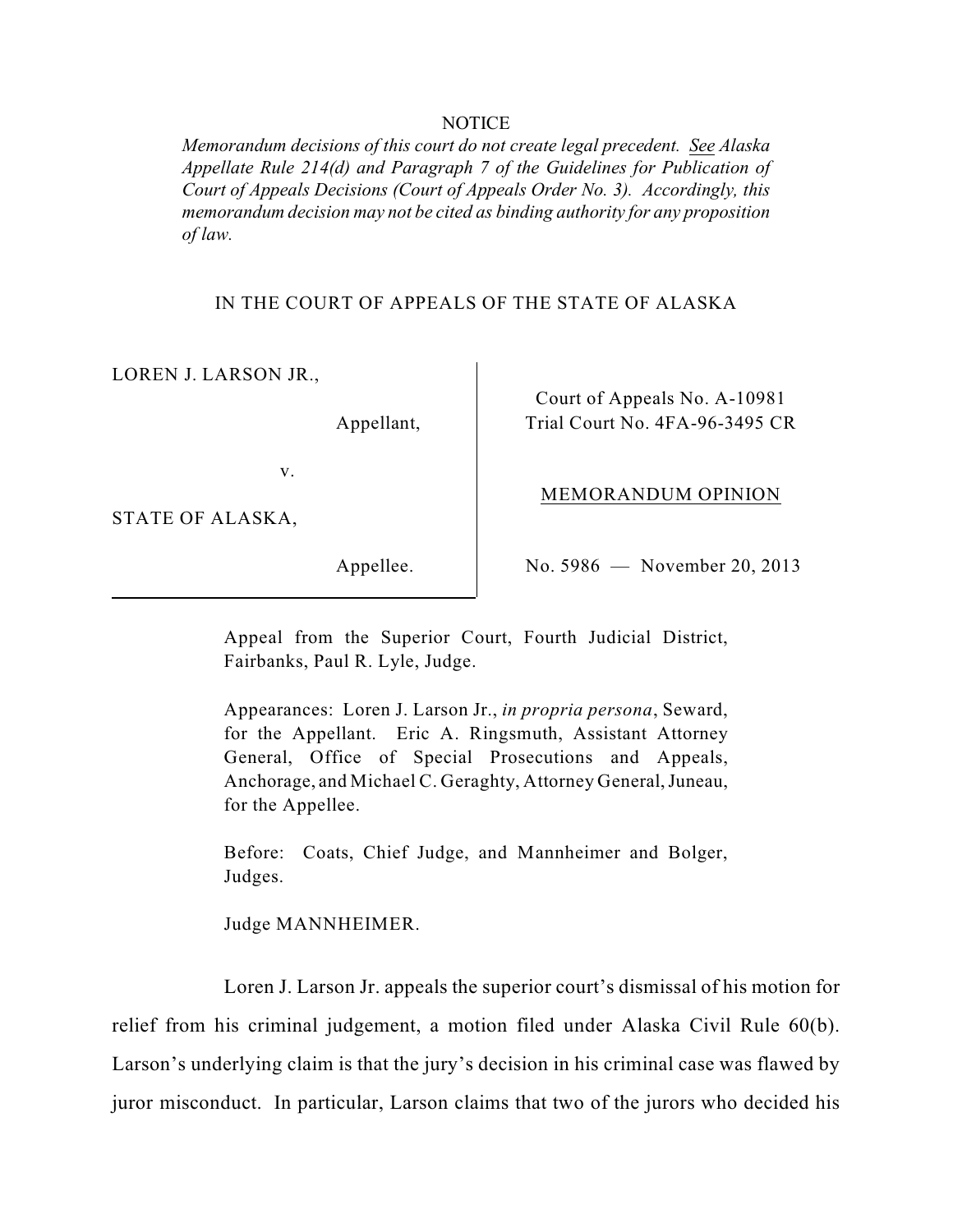case engaged in misconduct by improperly inferring, from Larson's failure to take the stand at trial, that Larson was probably guilty.

 Larson concedes that the superior court was correct to dismiss his motion under Alaska Civil Rule 86, and to allow Larson to litigate his underlying claim of juror for relief from judgement, but he argues that the superior court committed plain error when it failed to *sua sponte* convert his motion into a petition for writ of habeas corpus misconduct using habeas corpus procedure.

 As we explain in this opinion, Larson's claim of plain error rests on three legal assertions, and not one of these three assertions is undebatably true. Accordingly, we conclude that Larson has not shown plain error, and we affirm the superior court's ruling.

*Underlying facts: the litigation that preceded Larson's motion for relief from judgement* 

 The facts recited here are drawn, for the most part, from the supreme court's decision in *Larson v. State*, 254 P.3d 1073, 1075-76 (Alaska 2011) (*Larson III*):

 A jury convicted Larson of two counts of first-degree murder and one count of first-degree burglary. Larson was sentenced in 1998 to two consecutive 99-year terms for the murder counts and a 10-year concurrent term for the burglary count.

In 2000, this Court affirmed Larson's convictions on direct appeal. *See Larson v. State* (*Larson I*), unpublished, Alaska App. Memorandum Opinion No. 4171, 2000 WL 19199 (January 12, 2000).

About a year later, Larson filed an application for post-conviction relief, relying on affidavits from jurors and alternate jurors which alleged that there had been juror misconduct prior to, and during, the deliberations at Larson's trial.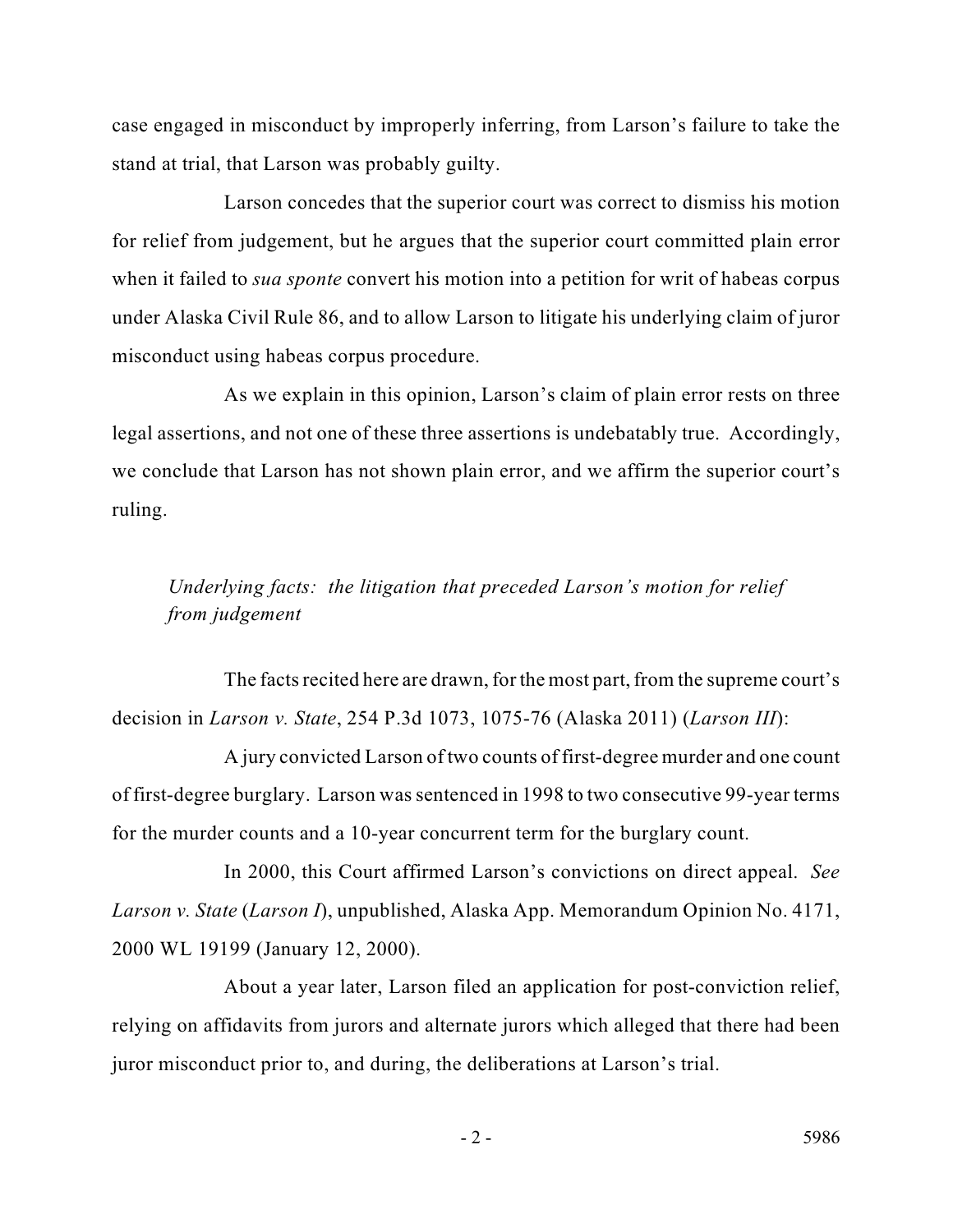instructions by (1) forming and announcing opinions about Larson's guilt before the case rifle would be, and concerning the breakage characteristics of glass used in construction Specifically, Larson asserted that several jurors violated the trial judge's was submitted to the jury, (2) discussing the merits of the case with other jurors before the case was submitted to the jury, and (3) relying on their own personal knowledge (rather than evidence presented at trial) concerning how loud a shot from a .22 caliber vehicles.

 (5) Larson's decision not to testify was an indication that he was guilty. *See Larson v.*  In addition, Larson asserted that some jurors improperly declared, or apparently agreed with other jurors' statements, that (4) Larson's wife's absence from the courtroom was an indication that she believed Larson was guilty, and that *State* (*Larson II*), 79 P.3d 650, 652 (Alaska App. 2003).

the admission of these affidavits was barred by Alaska Evidence Rule  $606(b)$ .<sup>1</sup> The superior court dismissed Larson's petition for post-conviction relief because the court concluded that none of the jurors' affidavits were admissible — that

Larson appealed the dismissal of his petition for post-conviction relief, arguing that the juror affidavits were admissible because Evidence Rule 606(b) did not

<sup>&</sup>lt;sup>1</sup> Alaska Evidence Rule  $606(b)$  states that when a court is asked to conduct an to assent to or dissent from the verdict or indictment". The rule then adds, "Nor may a inquiry into the validity of a verdict, "[no] juror may ... be questioned as to any matter or statement occurring during the course of the jury's deliberations or [as] to the effect of any matter or statement upon that or any other juror's mind or emotions as influencing the juror juror's affidavit or evidence of any statement by the juror concerning a matter about which the juror would be precluded from testifying be received for these purposes."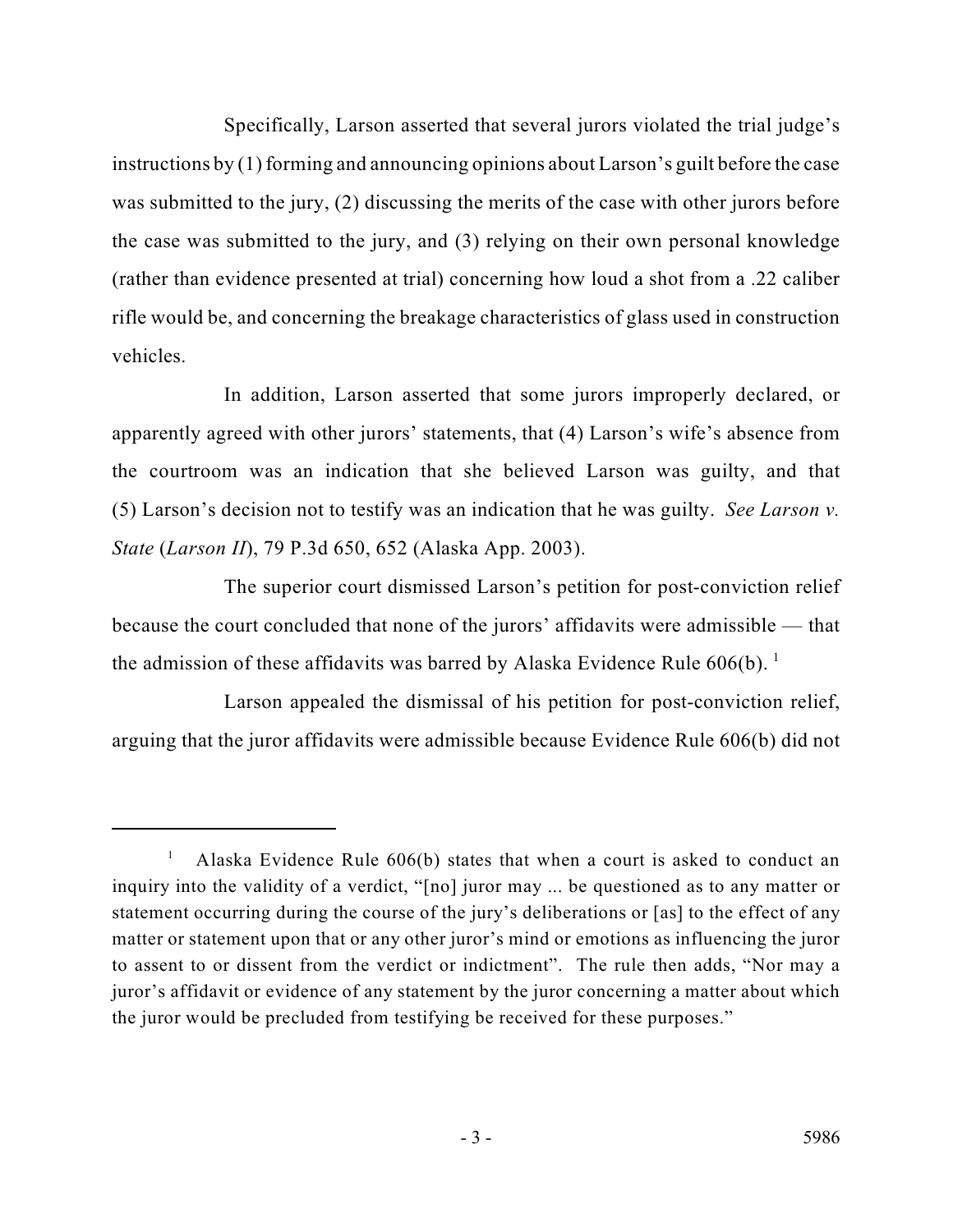prohibit the introduction of juror affidavits if those affidavits described misconduct committed *before* the jury commenced its formal deliberations.

 In *Larson II*, this Court affirmed the superior court's dismissal of Larson's petition for post-conviction relief. In reaching this decision, we rejected Larson's interpretation of Evidence Rule 606(b); instead, we held that the juror affidavits describing alleged pre-deliberation misconduct were not admissible under Rule 606(b) because "the admissibility of juror affidavits under Rule 606(b) turns on the *type* of impropriety they describe, not the timing of that impropriety." *Larson II*, 79 P.3d at 653.

 alternate jurors. In their briefs, both Larson and the State assumed that Rule 606(b) applied to alternate jurors, but this Court adopted a more cautious approach. We stated: Because Larson's offer of proof included affidavits from alternate jurors as well as affidavits from some of the jurors who ended up deciding his case, this Court had to address the question of whether Evidence Rule 606(b) applied to evidence offered by

> alternate jurors, one additional question is potentially raised N.E.2d 662, 670-73 (Ohio 2000). We therefore assume, for purposes of this case, that Evidence Rule 606(b) governs Because Larson relies in part on the affidavits of two by Larson's case: whether Evidence Rule 606(b) applies to evidence offered by alternate jurors as well as evidence offered by the jurors who ultimately decide the case. Both Larson and the State assume that Rule 606(b) applies to alternate jurors, and our limited research on this issue supports the parties' position. *See State v. Reiner*, 731 testimony or affidavits supplied by alternate jurors.

### *Larson II*, 79 P.3d at 655.

Following this Court's decision in *Larson II*, Larson filed a petition for hearing in the supreme court. Larson asked the supreme court to review this Court's decision that Evidence Rule 606(b) precluded the admission of juror affidavits or other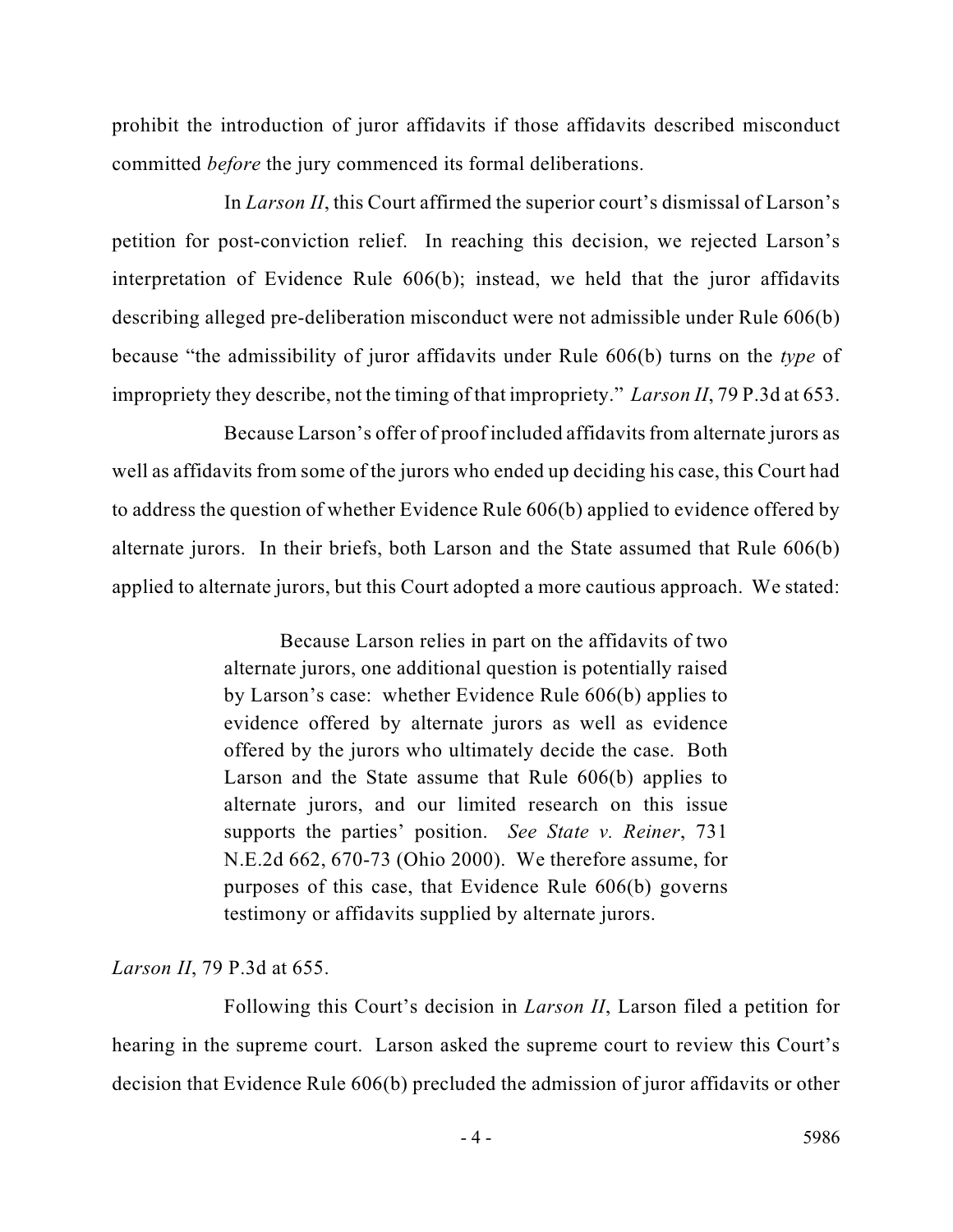its formal deliberations. But Larson did not ask the supreme court to review this Court's evidence tending to show that jurors engaged in misconduct *before* the jury commenced decision (or assumption) that Evidence Rule 606(b) applied to alternate jurors as well as regular jurors. The supreme court denied Larson's petition for hearing.

 named this Court (*i.e.*, the Alaska Court of Appeals, as an agency of state government) assumed, without formally deciding, that Evidence Rule 606(b) applied to testimony and Several years later, in January 2010, Larson filed a civil complaint which as the defendant. Larson alleged that this Court violated its "duties to establish rules of law and declare what legal rights a citizen has according to that rule" when this Court affidavits from alternate jurors.

 The superior court dismissed Larson's civil complaint. The superior court Court, that claim was barred by judicial immunity. The superior court further concluded concluded that, to the extent Larson was asserting a claim against the judges of this that, to the extent Larson was seeking a re-examination or reversal of this Court's holding on the Evidence Rule 606(b) issue, Larson's claim was *res judicata*.

 This appeal led to the Alaska Supreme Court's decision in *Larson III*: *Larson v. State*, Larson then appealed the superior court's dismissal of his civil complaint. 254 P.3d 1073 (Alaska 2011).

 as an indirect attack on his original conviction or [an indirect attack on the] denial of his In *Larson III*, 254 P.3d at 1077, the supreme court agreed with the superior court that, "[t]o the extent Larson seeks [to re-litigate the scope of Evidence Rule 606(b)] subsequent post-conviction relief petition, ... the doctrine of *res judicata* applies ... [because a] prior judgment extinguishes [any right] of the plaintiff to remedies against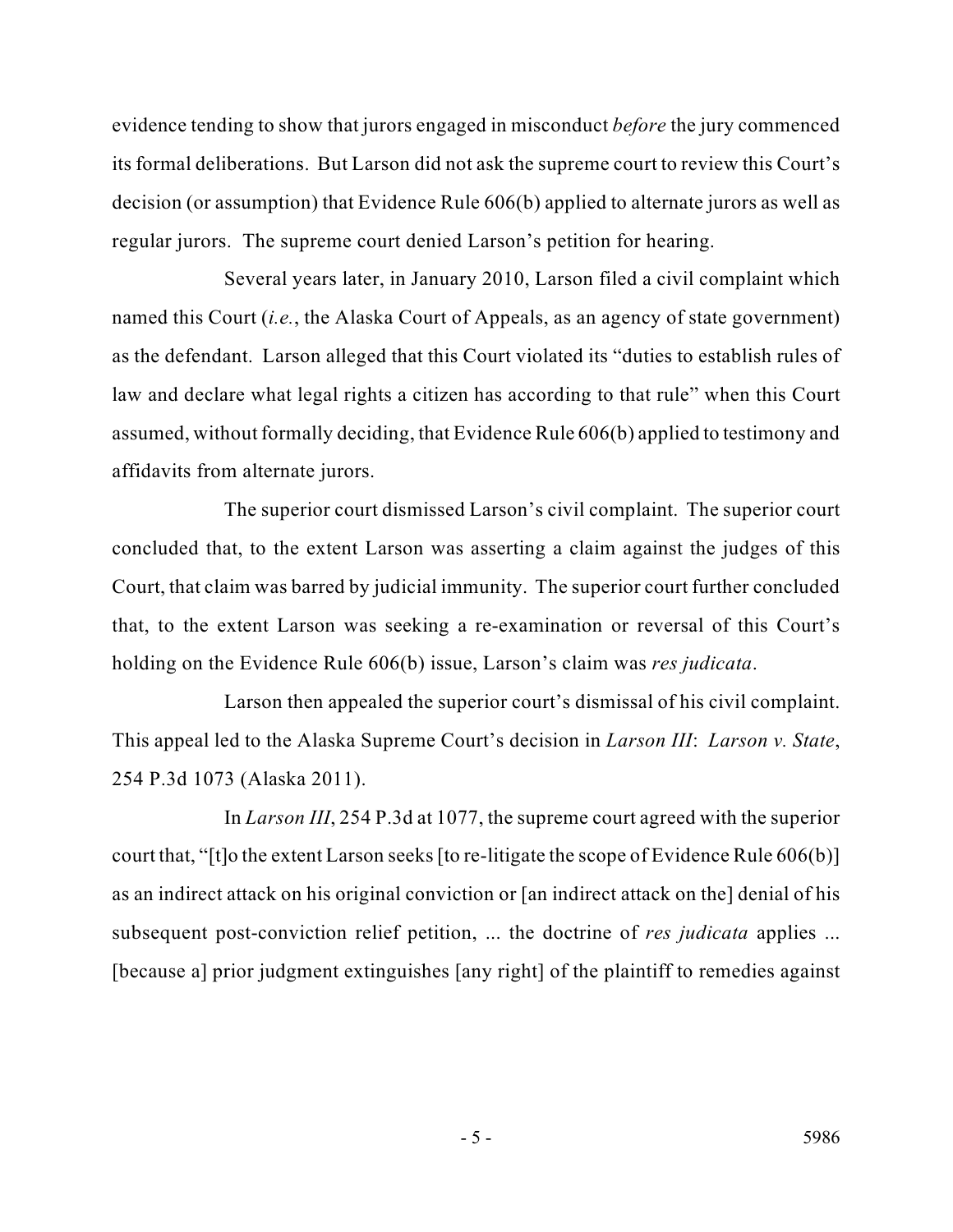the defendant with respect to all or any part of the transaction ... out of which the action arose."<sup>2</sup>

 — the alleged juror misconduct in his underlying criminal trial, and the admissibility or relief litigation — the litigation that led to this Court's decision in *Larson II*. And the proceeding between Larson and the State resulted in a final judgement on the merits — affidavits were not admissible under Evidence Rule 606(b) to show juror misconduct in The supreme court noted that Larson's underlying claim in his civil action non-admissibility of juror affidavits under Evidence Rule 606(b) to prove this claim arose out of the same transaction as the claim he presented in his earlier post-conviction *i.e.*, this Court's decision in *Larson II* holding that Larson's juror and alternate juror order to attack the jury's verdict. *See Larson II*, 79 P.3d at 653.

 slightly different from the ones he raised earlier, the doctrine of *res judicata* "precludes proceeding, but also [any] relevant claims that could have been raised." *Larson III*, 254 The supreme court also noted that, to the extent Larson's claim might be relitigation by the same parties, not only of claims [that were] raised in the [earlier] P.3d at 1077. 3

 In other words, the supreme court held that if Larson had wished to argue litigation of his juror misconduct claim. "Accordingly," the supreme court declared, "the that the prohibition codified in Evidence Rule 606(b) did not apply to alternate jurors, he needed to have raised that claim in the earlier post-conviction relief litigation. Because Larson did not raise this claim — even when he petitioned the supreme court to review this Court's decision in *Larson II* — Larson was now precluded from further

 2 Quoting *Weber v. State*, 166 P.3d 899, 903 (Alaska 2007), and *Nelson v. Jones*, 787 P.2d 1031, 1033-34 (Alaska 1990).

<sup>3</sup> Quoting *DeNardo v. State*, 740 P.2d 453, 456 (Alaska 1987).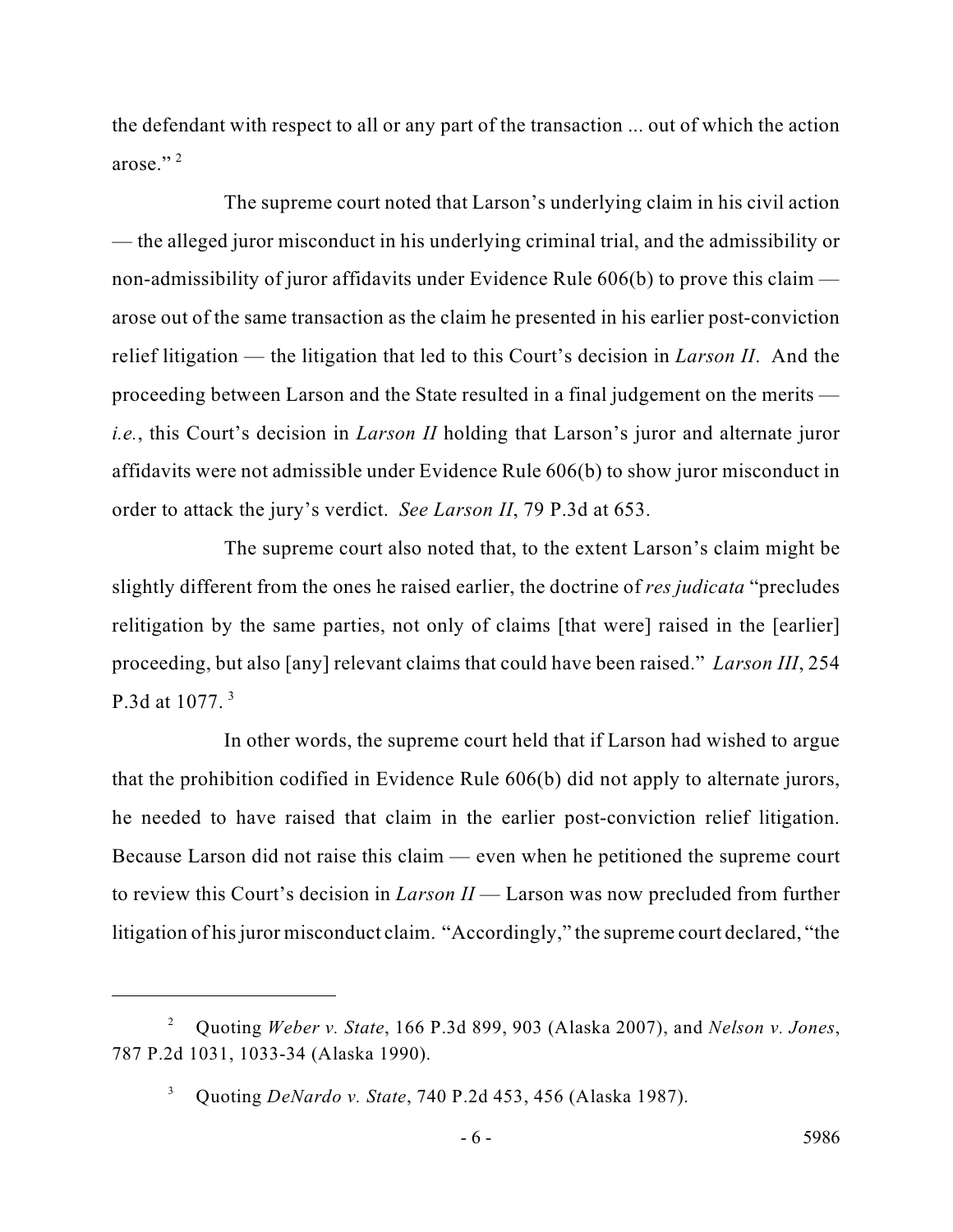superior court correctly applied the doctrine of *res judicata* as a ground to dismiss Larson's [civil] suit." *Larson III*, 254 P.3d at 1078.

## *Underlying facts: Larson's subsequent motion for relief from judgement*

 Alaska Supreme Court, Larson filed a motion for relief from judgement in his criminal case. In this motion for relief from judgement, Larson raised several of the claims that In June 2010, while the *Larson III* appeal was still pending before the he had already litigated in his petition for post-conviction relief — claims that this Court addressed and rejected in *Larson II*.

Specifically, Larson claimed that jurors in his case had engaged in misconduct by (1) falsely asserting that they would keep an open mind until they had heard all of the evidence, by (2) failing to set aside their preliminary opinions as to Larson's guilt or innocence, and by (3) drawing an adverse inference from the fact that Larson failed to take the stand at trial.

 Larson asserted that he had never before had a fair opportunity to litigate in the petition for post-conviction relief that he filed several years earlier. Larson court's denial of his earlier petition for post-conviction relief was flawed by procedural this juror misconduct claim, even though he had raised this same claim (as well as others) contended that this earlier post-conviction relief litigation should not foreclose him from re-asserting his juror misconduct claim, because (according to Larson) the superior error.

 jurors' answers during voir dire to the contents of the post-trial juror affidavits. Larson Based on his argument that he never had a full opportunity to litigate his jury misconduct claim in the earlier post-conviction relief litigation, Larson again asked the superior court to examine the transcript of the jury voir dire, and to compare the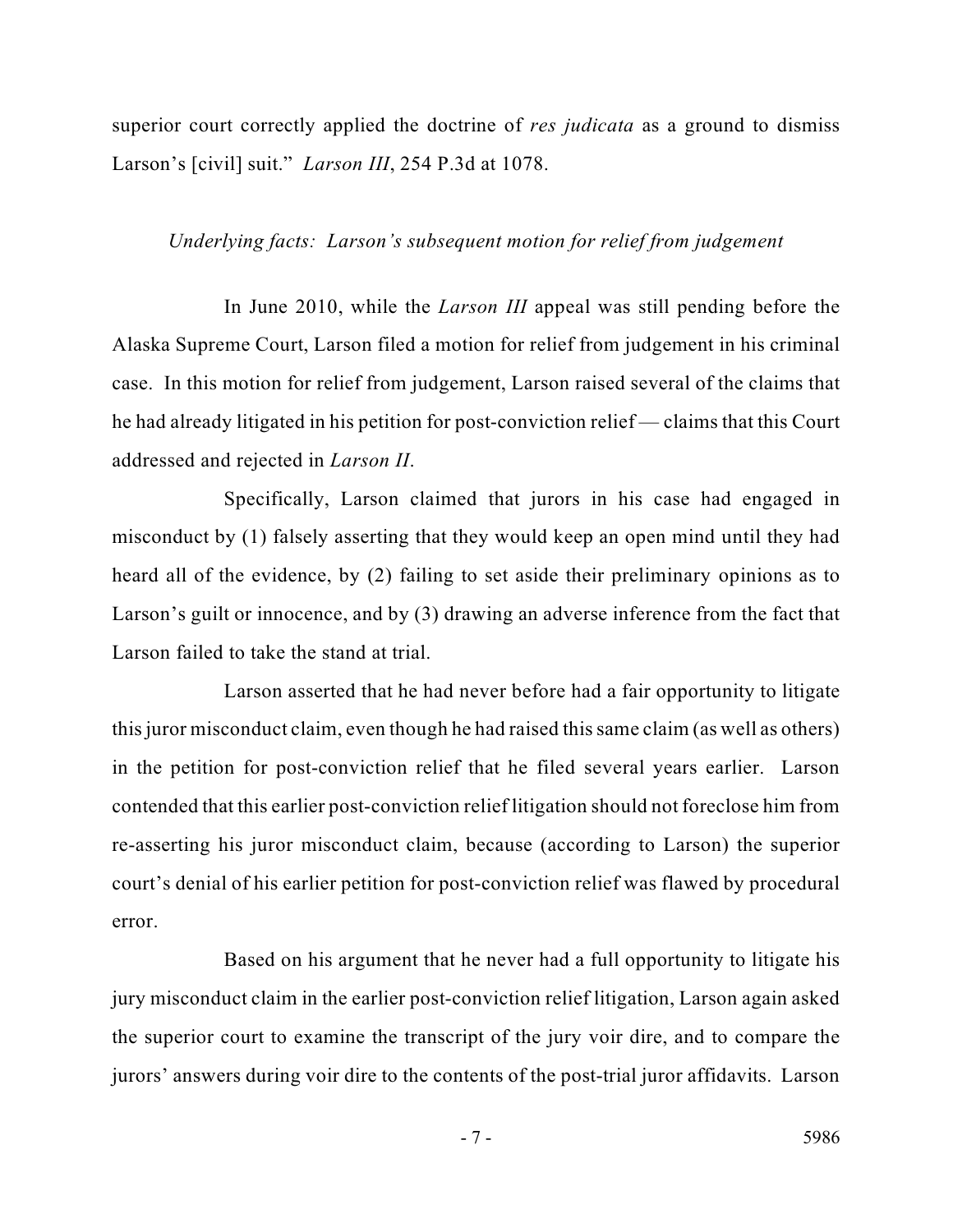proved "that the answers [these jurors] gave to Larson's [defense] attorney [in] voir dire alleged that, with respect to two jurors, the contents of the post-trial juror affidavits were deceitful."

The superior court denied Larson's motion for relief from judgement because the court concluded that Larson was legally barred from pursuing his claim, either in a motion for relief from judgement or in a petition for post-conviction relief.

 motion for relief from judgement under Civil Rule 60(b). *See McLaughlin v. State*, 214 First, the superior court noted that this Court has already held that a criminal defendant is not allowed to collaterally attack a criminal conviction by filing a P.3d 386, 387 (Alaska App. 2009).

 claim in a second petition for post-conviction relief, Larson's petition would be barred under three separate provisions of AS 12.72.020(a): first, because the petition would second, because Larson's claim had already been decided on its merits in an earlier proceeding (*i.e.*, the earlier post-conviction relief litigation, and this Court's decision in Larson II);<sup>5</sup> and third, because Larson had previously litigated another petition for post-Second, the superior court noted that if Larson had attempted to file his have been filed more than one year after this Court decided Larson's direct appeal;<sup>4</sup> conviction relief. 6

- 4 AS  $12.72.020(a)(3)(A)$ .
- $5$  AS 12.72.020(a)(5).
- $6$  AS 12.72.020(a)(6).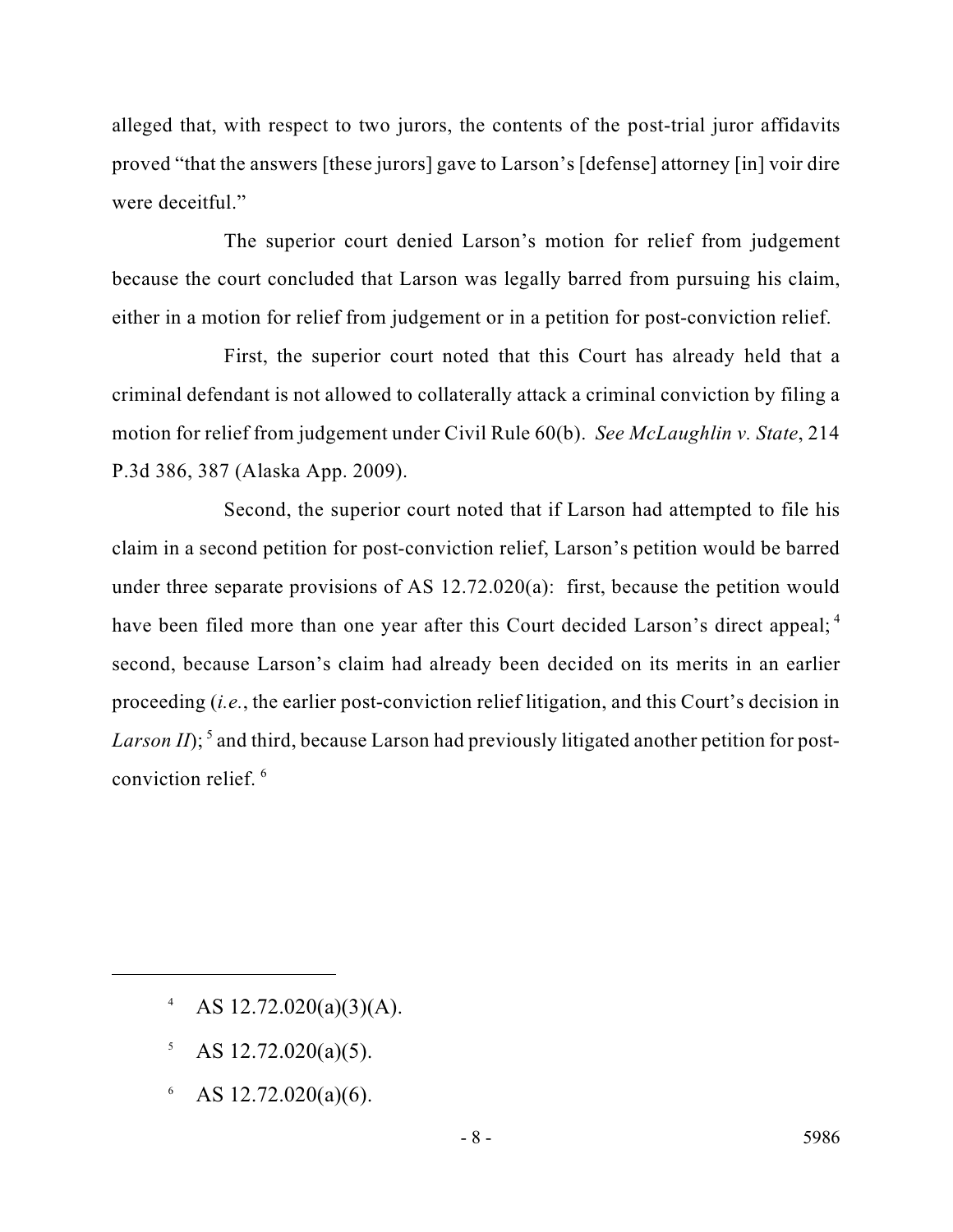## *Larson's arguments in the present appeal*

 In his brief to this Court, Larson essentially concedes that the first part of claim of jury misconduct in a motion for relief from judgement under Civil Rule 60(b). the superior court's ruling was correct: *i.e.*, that it was improper for Larson to raise his As the superior court noted, this Court decided this issue of procedural law in *McLaughlin*, 214 P.3d at 387.

 ruling — *i.e.*, the superior court's conclusion that even if Larson had presented his claim in a petition for post-conviction relief, that petition would have been subject to dismissal on three different grounds. However, by failing to attack this second portion of the superior court's ruling, Larson has waived any argument that this portion of the court's ruling was incorrect.<sup>7</sup> Larson's brief does not mention the second part of the superior court's

 argues instead that it should have been clear to the superior court, from the contents of wrong procedural vehicle for his claim of jury misconduct, Larson would obviously be entitled to relief — in the form of a writ of habeas corpus under Alaska Civil Rule  $86$  — if his claim was proved. Larson's argument on this point requires a little explication. Rather than attack either portion of the superior court's ruling, Larson Larson's motion for relief from judgement, that even though Larson had chosen the

 <sup>7</sup>*See Bobby v. State*, 950 P.2d 135, 138 (Alaska App. 1997) (the defendant's failure to mention the trial court's adverse findings of fact meant that the defendant had failed to meet his burden, as the appellant, of showing error); *Garcia v. State*, 947 P.2d 1363, 1364 n. 1 (Alaska App. 1997) (the defendants failed to preserve a point on appeal because they "presented a ... conclusory argument" that "fail[ed] to address [pertinent] legal authorities"); *State v. Hiser*, 924 P.2d 1024, 1025-26 (Alaska App. 1996) ("Hiser's pointed refusal to address controlling decisions of the supreme court must be interpreted as a tacit concession that [those decisions] are dispositive of his case.").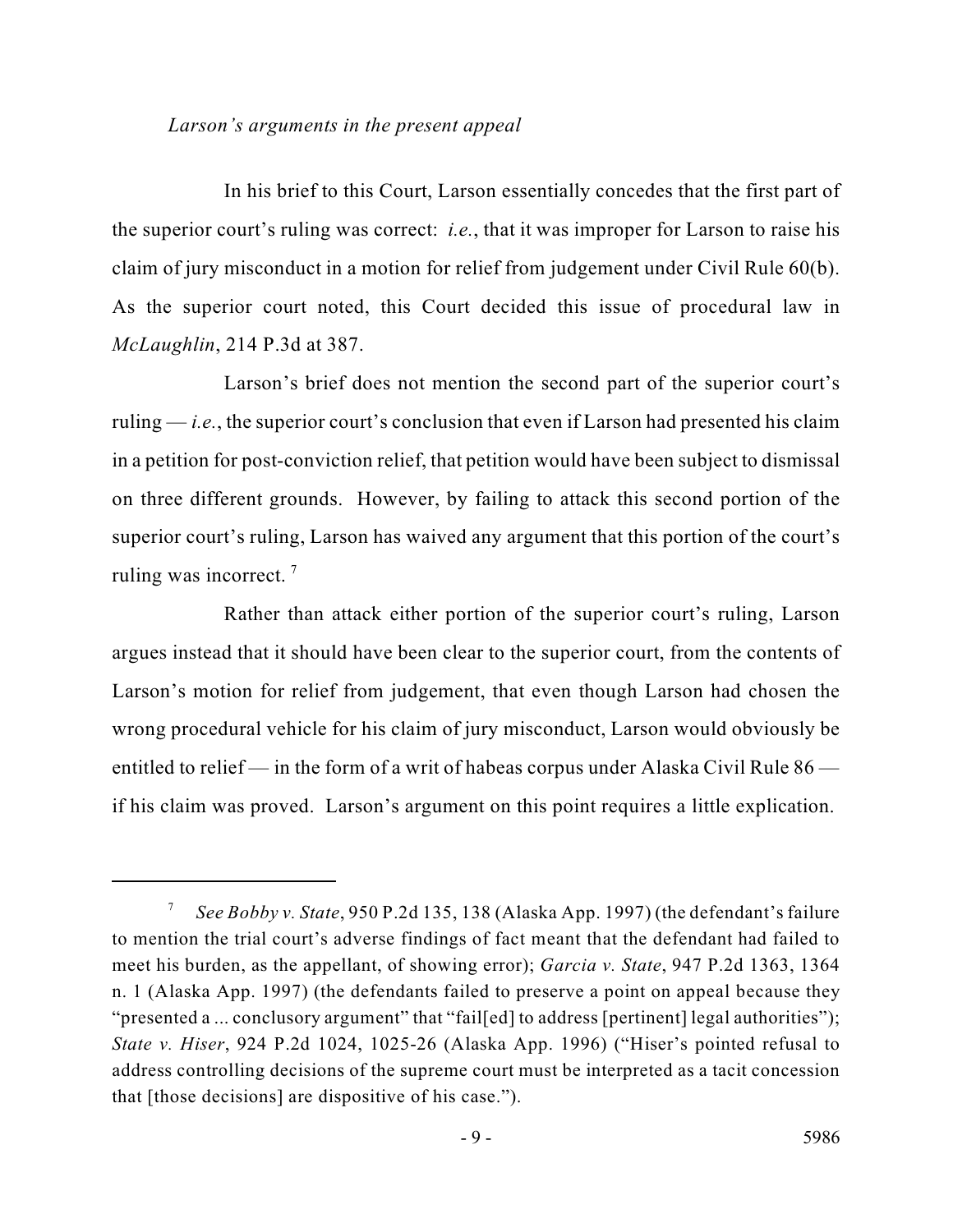Supreme Court noted that "the historical essence of [the writ of] habeas corpus [is] to test proceedings so fundamentally lawless that imprisonment pursuant to them is not merely erroneous but void." The supreme court also stated in *McCracken* that, "[h]istorically, In *McCracken v. Corey*, 612 P.2d 990, 992 (Alaska 1980), the Alaska [the doctrine of] *res judicata* did not operate as a bar to [a petition for writ of] habeas corpus." *Id.* at 992.

 Invoking these statements in *McCracken*, Larson argues that the alleged misconduct of the two jurors in his case rendered the judgement against him completely void (not just attackable). According to Larson, the jurors' misconduct meant that he was not tried by an impartial jury, and that this was a jurisdictional flaw, tantamount to a complete denial of his right to jury trial.

Larson next argues that, if his judgement would be void if he proved his claim of juror misconduct, then he should be able to attack the judgement through a petition for writ of habeas corpus.

 The last step in Larson's argument is that, because he is entitled to pursue his claim of jury misconduct in a petition for writ of habeas corpus, it does not matter that he already litigated this claim in the post-conviction relief litigation that led to this Court's decision in *Larson II*. Larson relies on the statement in *McCracken* that the doctrine of *res judicata* does not apply to habeas corpus proceedings.

### *Why we reject Larson's claim of plain error*

As explained in the preceding section of this opinion, Larson asserts that he should prevail in this appeal based on an argument that was never presented to the superior court — an argument that, Larson asserts, should have been obvious to the judge who denied his motion for relief from judgement.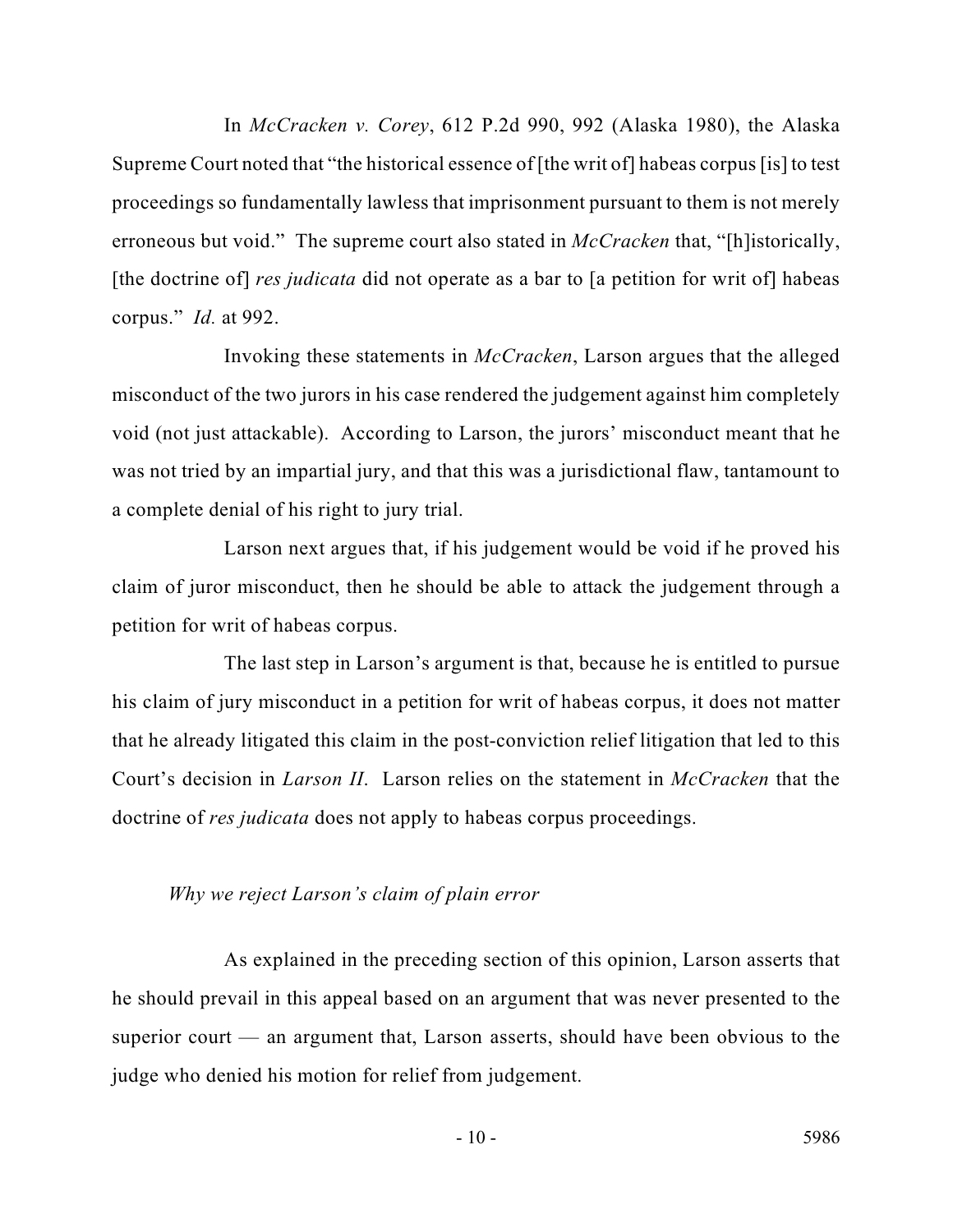assertions, Larson must show that the truth of each of these three legal assertions would Because Larson's claim of plain error involves three separate legal have been obvious to any competent judge. But as we explain here, none of Larson's three legal assertions are obviously true.

 Larson's first assertion is that, if he could prove that two members of his jury engaged in misconduct (*i.e.*, that they viewed Larson's failure to take the stand as an indication of his guilt), then this would be tantamount to a complete denial of Larson's right to trial by jury, rendering the judgement against him completely void.

 arguing that he had received ineffective assistance of counsel in that earlier case, and contention because we concluded that the law draws a distinction between a complete denial of the assistance of counsel and, on the other hand, assistance of counsel that was Although this Court has not confronted that precise issue before, we did decide an analogous claim in *Brockway v. State*, 37 P.3d 427 (Alaska App. 2001). The defendant in *Brockway* was subject to an increased penalty because of prior convictions. In the sentencing proceedings, Brockway tried to collaterally attack a prior conviction, thus the prior conviction should be treated as void. This Court rejected Brockway's incompetent in one or more ways:

> proceedings for a later crime] is that a defendant can attack a right to counsel in the prior proceeding — either because the likely) because the defendant proceeded without counsel and the trial judge did not obtain a knowing waiver of the right to counsel. All courts allow this kind of collateral attack The only recognized exception to this rule [forbidding a collateral attack on a prior conviction during the sentencing prior conviction if the defendant was completely denied the defendant asked for counsel and was denied one or (more because, as we recognized in *Flanigan v. State*, [3 P.3d 372, 376 (Alaska App. 2000),] when a defendant is completely deprived of the right to counsel, it is equivalent to a lack of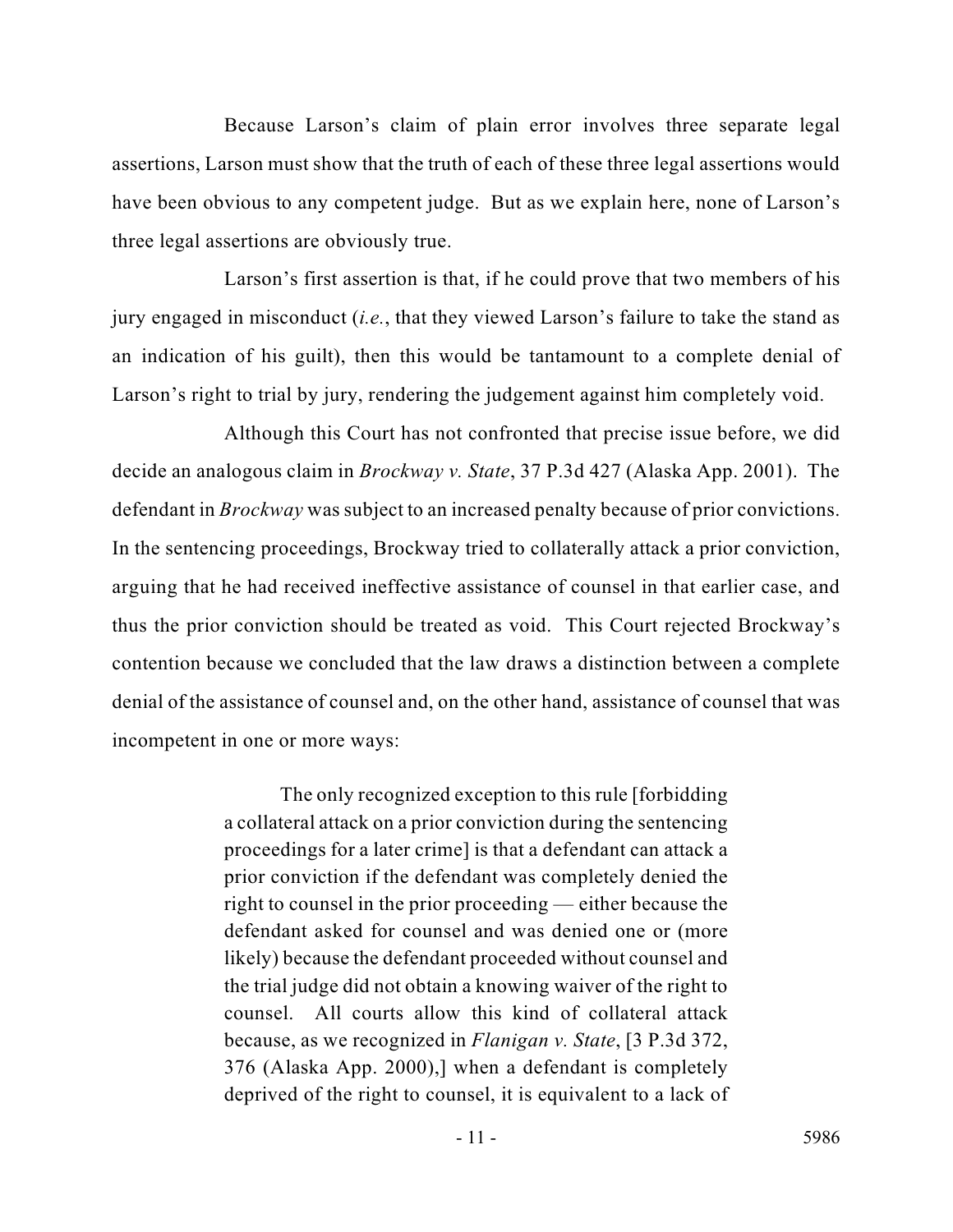jurisdiction. [*See ibid; see also Johnson v. Zerbst*, 304 U.S. 458, 467-68; 58 S.Ct. 1019, 1024-25; 82 L.Ed. 1461 (1930).] However, this exception is strictly construed — it does not apply to instances where the defendant had counsel but now claims that his attorney was ineffective.

# *Brockway*, 37 P.3d at 430.

 completely denied his right to trial by jury. His case was, in fact, decided by a jury. Larson's case is similar to the facts of *Brockway*, in that Larson was not Larson's claim is that this jury included two members who engaged in misconduct. By analogy to our holding in *Brockway*, this alleged juror misconduct might mean that Larson's conviction was attackable, but it would not render his conviction void.

incorrect. Larson has therefore failed to show plain error. <sup>8</sup> Based on *Brockway*, we conclude that Larson's first assertion — that the alleged juror misconduct would render the judgement against him void — is probably

 jury misconduct claim in a petition for writ of habeas corpus under Alaska Civil Rule 86, Larson's second assertion is that, if we assume that the alleged juror misconduct *would* render his judgement void, then he would be entitled to pursue his as opposed to a petition for post-conviction relief.

But Civil Rule 86(m) declares that the habeas corpus remedy has been superseded by the post-conviction relief procedure specified in Criminal Rule 35.1:

> Criminal Rule 35.1. The court shall treat ... a complaint [for This rule [*i.e.*, Civil Rule 86] does not apply to any post-conviction proceeding that could be brought under writ of habeas corpus] as an application for post-conviction

<sup>8</sup>*See Simon v. State*, 121 P.3d 815, 820 (Alaska App. 2005): "If a claim of error is reasonably debatable — if reasonable judges could differ on what the law requires — then a claim of plain error fails."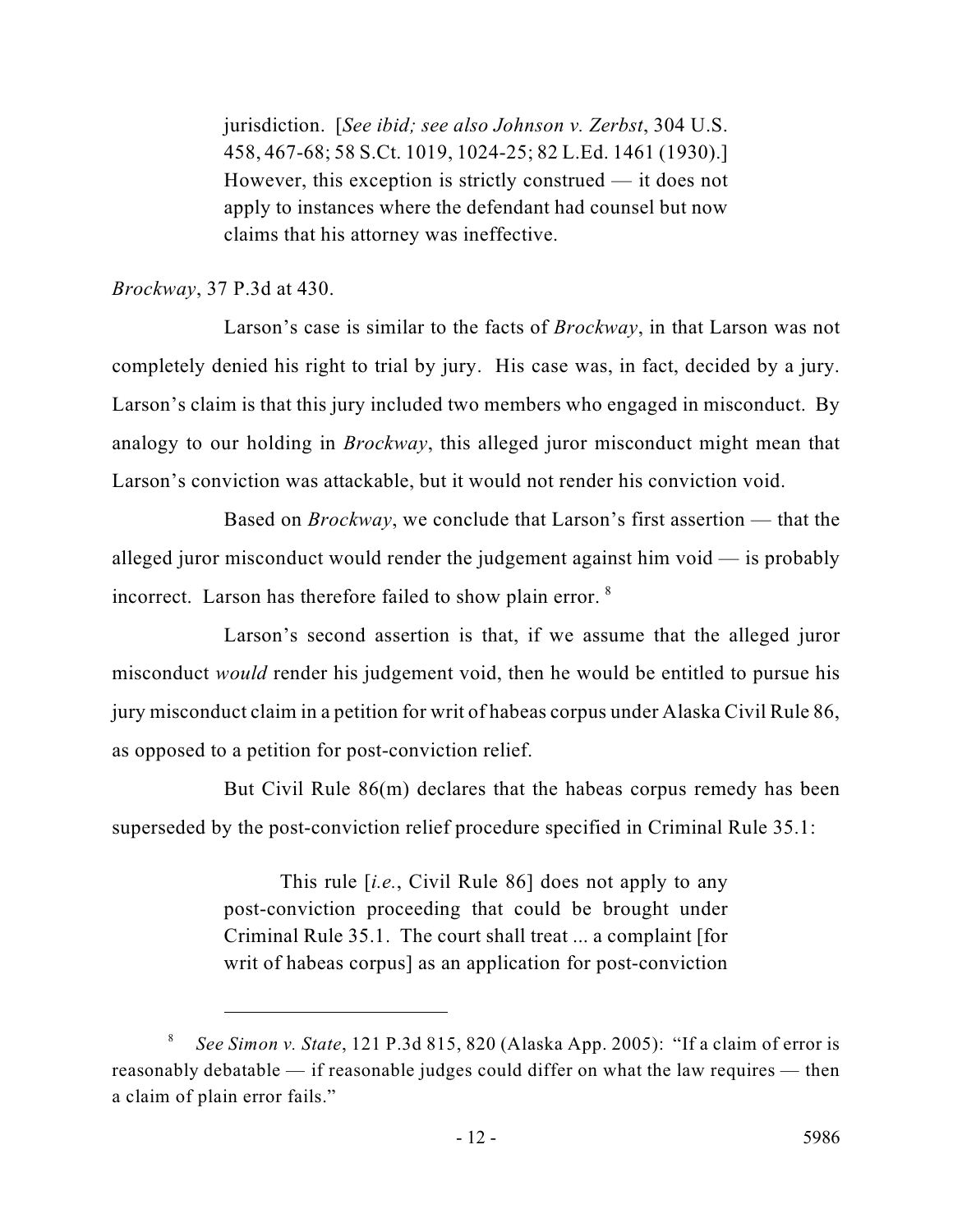relief under Criminal Rule 35.1 and, if necessary, transfer the application to the court of appropriate jurisdiction for proceedings under that rule.

 Supreme Court's discussion in *Donnelly v. State*, 516 P.2d 396, 398 n. 2 (Alaska 1973), this Court concluded in *Wood* that the post-conviction relief procedures codified in As this Court explained in *Grinols v. State*, 10 P.3d 600, 605 (Alaska App. 2000), Civil Rule 86(m) codifies this Court's earlier decision in *Wood v. Endell*, 702 P.2d 248 (Alaska App. 1985). *Wood* was a case where a prisoner filed a petition for writ of habeas corpus to collaterally attack his criminal conviction. Based on the Alaska Criminal Rule 35.1 were intended to supersede the habeas corpus remedy, and thus a habeas corpus petition attacking a criminal conviction should normally be deemed a petition for post-conviction relief. *Wood*, 702 P.2d at 249 n. 1.

 claim for post-conviction relief, then Alaska law *requires* that it be brought as a claim for post-conviction relief. And Larson's claim of juror misconduct obviously could be brought as a claim for post-conviction relief. Indeed, Larson already *did* raise this juror misconduct claim in a petition for post-conviction relief — the earlier litigation that led In other words, if a claim for habeas corpus relief could be brought as a to this Court's decision in *Larson II*.

 For this reason, Larson's second assertion (that Alaska law allowed him to pursue his juror misconduct claim in a petition for writ of habeas corpus) appears to be meritless. Thus, the truth of this second assertion would not have been obvious to all competent judges.

 explained in our statement of the underlying facts, Larson's offer of proof concerning the alleged juror misconduct hinges on the admissibility of post-verdict affidavits submitted Larson's third assertion relates to the doctrine of *res judicata*. As we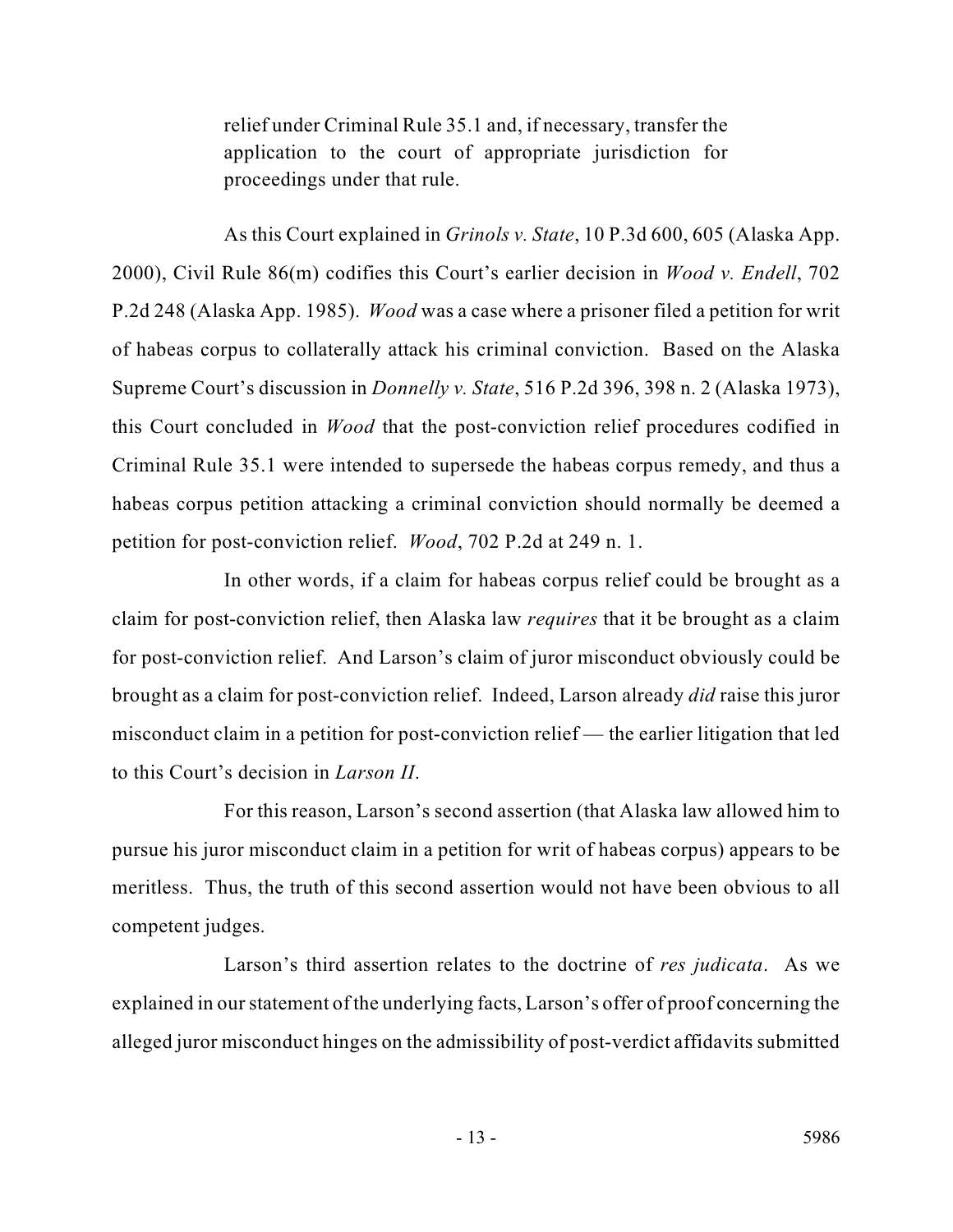by several jurors and alternate jurors. Larson relies on these affidavits as proof that two of his jurors drew an adverse inference from his failure to take the stand at trial.

 *res judicata* — because of the earlier post-conviction relief litigation that led to this But as we also explained in our statement of the underlying facts, this Court held in *Larson II* that these juror affidavits are *not* admissible — that they are barred by Alaska Evidence Rule 606(b). And when Larson later tried to attack that ruling in his 2010 civil lawsuit against this Court, the Alaska Supreme Court held in *Larson III*, 254 P.3d 1073 (Alaska 2011), that Larson's arguments were barred by the doctrine of Court's decision in *Larson II*.

 from litigating this claim, and bar him from relying on the post-verdict juror affidavits Thus, even if Larson tried to raise his juror misconduct claim in a new petition for writ of habeas corpus, the doctrine of *res judicata* would apparently bar him to prove this claim. But Larson asserts that the doctrine of *res judicata* does not apply to habeas corpus litigation, and thus he is free to re-litigate his juror misconduct claim even though he already litigated this claim (and lost) in the post-conviction relief litigation that led to our decision in *Larson II*.

 "[h]istorically, [the doctrine of] *res judicata* did not operate as a bar to [a petition for writ is normally interpreted to mean that, in habeas corpus litigation, a defendant is entitled It is true that our supreme court declared, in *McCracken v. Corey*, that of] habeas corpus." 612 P.2d at 992. But courts do not interpret this rule to mean that a defendant can employ habeas corpus litigation to repeatedly raise the same claim, even after that claim has been rejected on its merits in a prior adjudication. Rather, the rule to collaterally attack a criminal conviction by raising *new* claims, even though the defendant ostensibly had the opportunity to raise those claims either on direct appeal or in earlier post-judgement litigation.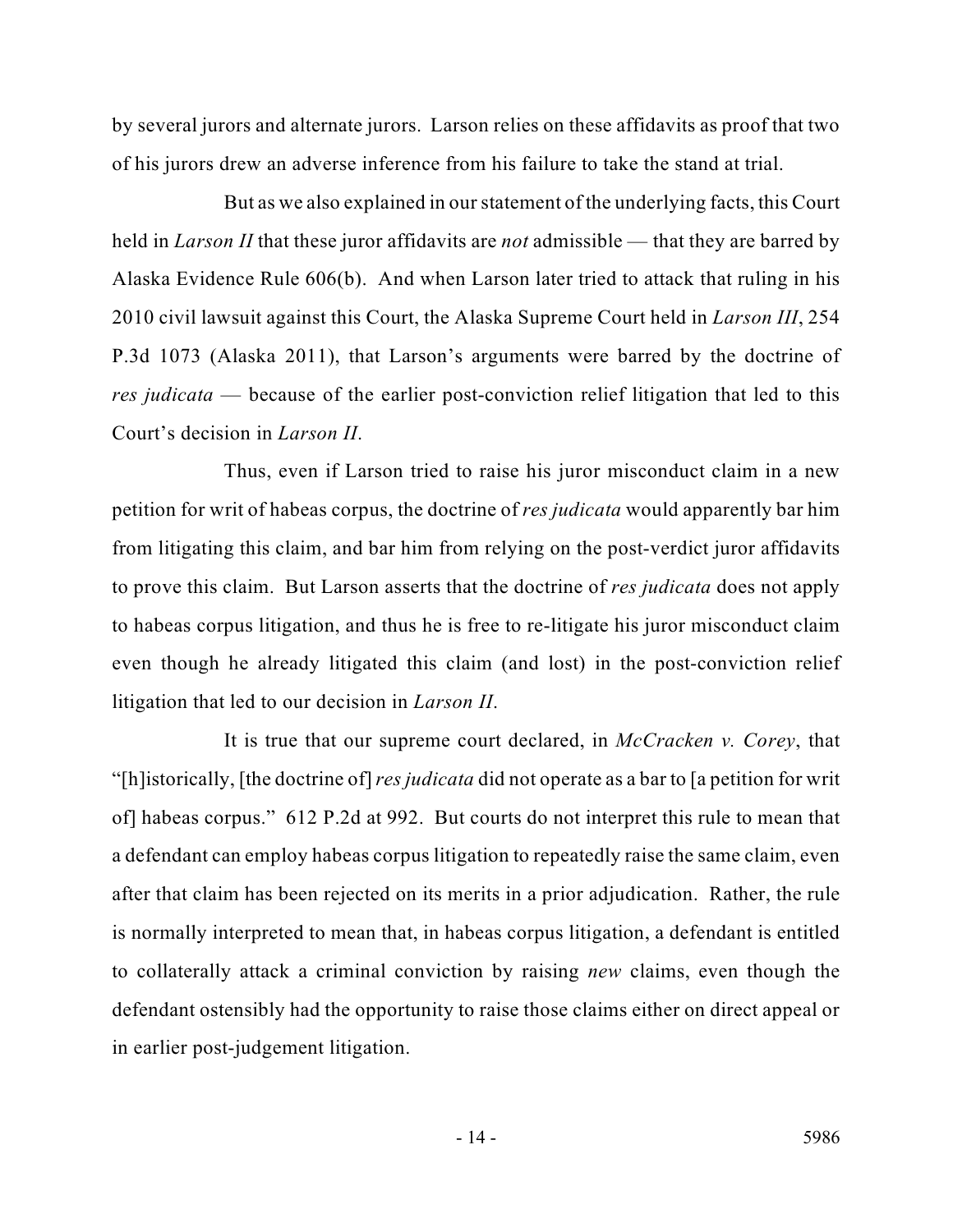Thus, in *Brown v. State*, 803 P.2d 887, 888-89 (Alaska App. 1990), this Court held that the doctrine of *res judicata* applied to post-conviction relief actions, and that a defendant is barred from re-litigating a claim in post-conviction relief litigation if the merits of that claim were already decided against the defendant on direct appeal.

 a petition for writ of habeas corpus. But as we explained earlier, under Alaska law the post-conviction relief remedy has superseded the habeas corpus remedy as a method for It is true that *Brown* involved a petition for post-conviction relief rather than collaterally attacking a criminal conviction.

Moreover, even in jurisdictions where criminal convictions can be collaterally attacked in habeas corpus litigation, courts generally hold that defendants are barred from litigating a claim for a second time if that claim was fully litigated and decided against the defendant in earlier litigation. (Some jurisdictions make an exception for instances where the law has changed, or where the defendant relies on newly discovered evidence.)

 The federal law on this point is explained in Wayne R. LaFave, Jerold H. Israel, Nancy J. King, and Orin S. Kerr, *Criminal Procedure* (3rd ed. 2007), § 28.5(c) (d), Vol. 7, pp. 231-240.

 For state cases on this issue, *see Johnston v. State*, 63 So.3d 730, 747 (Fla. *Knight v. State*, 923 So.2d 387, 395 (Fla. 2005) (holding that claims litigated in a post- conviction motion cannot be re-litigated in a later habeas petition); *People v. Terry*, 965 corpus litigation to obtain successive appellate review of the same claims); *State ex rel.*  2011) (holding that a defendant's habeas corpus claims were procedurally barred because they either were raised, or could have been raised, in his earlier post-conviction motion); N.E.2d 533, 539-540 (Ill. App. 2012) (claims that have already been raised and decided in a prior habeas corpus proceeding are barred by *res judicata*); *State ex rel. Harsh v. Sheets*, 970 N.E.2d 926 (Ohio 2012) (*res judicata* bars a defendant from using habeas